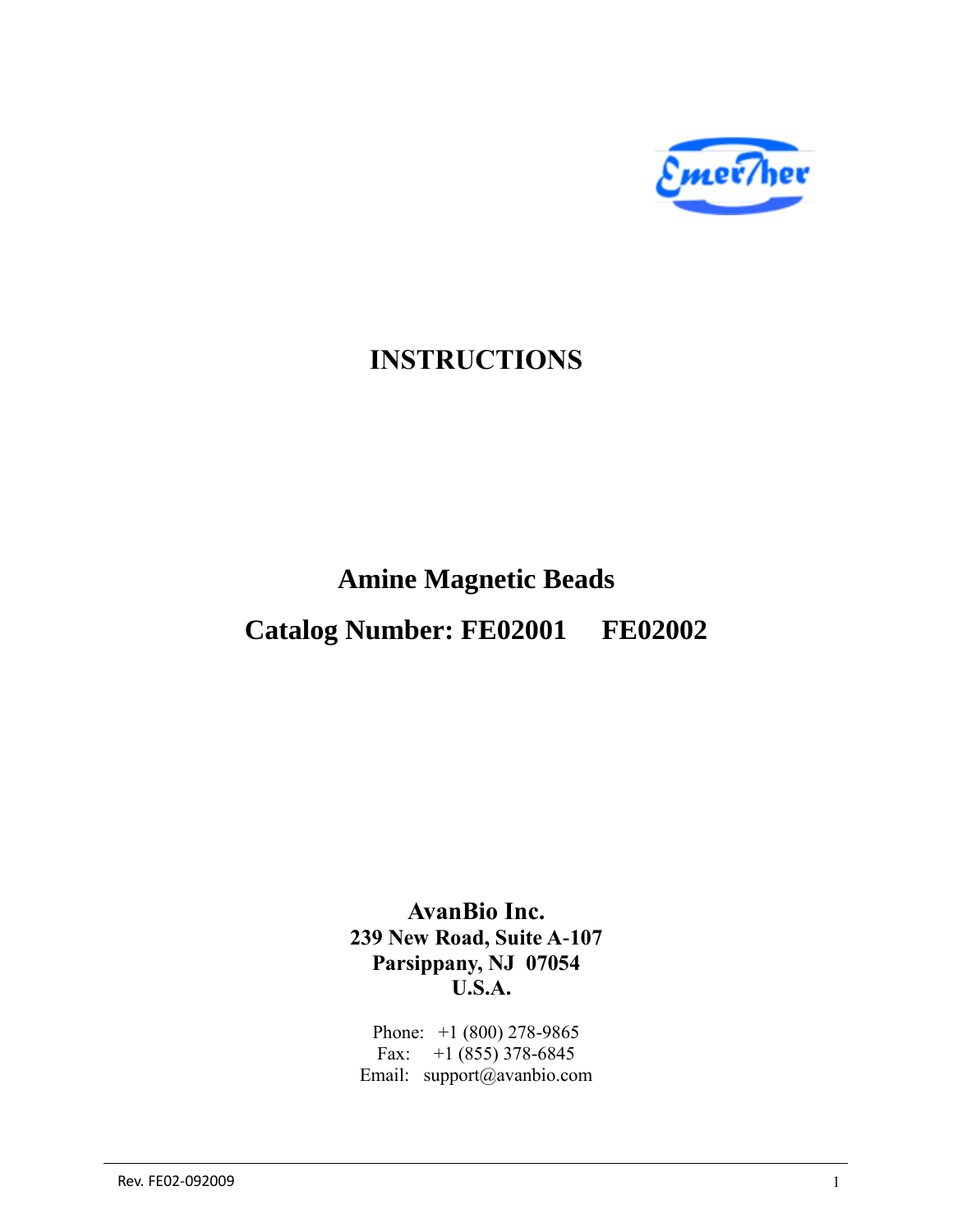#### 【**Introduction**】

EmerTher® Amine Magnetic Beads are nano-superparamagnetic beads coated with primary amine functional groups, which can be used to covalently conjugate primary amine or carboxy-containing ligands. After coupling, the beads can be separated from the solution using magnet for downstream experiments, such as enzymatic reactions or immunopurification of other large molecules.

#### 【**Product Specifications**】

Diameter: 500 nm **Magnetic response rate:** >30 emu/g **pH** stability: 4-12 Storage: 20% ethanol **Binding capacity:** 50-500 µg protein per mg amine magnetic beads

#### 【**Product Content**】

| <b>Catalogue Number</b> | <b>Amount of Beads (mg)</b> |
|-------------------------|-----------------------------|
| FE02001                 | 20                          |
| FE02002                 | 100                         |

#### 【**Storage**】

Shipped at room temperature. Stored at 2-8°C, 2 years.

#### 【**Coupling Protocol**】

The following protocol provides general guidelines for the coupling of proteins to EmerTher Amine Magnetic Beads. The protocol is scalable. Optimization of the coupling conditions (protein concentration, bead concentration, coupling buffer, pH, and incubation time) for the ligand of interest is recommended.

#### **A. Notes:**

- 1. The following protocol is an example for coupling primary amine-containing ligands to EmerTher Amine Magnetic Beads. EmerTher Amine Magnetic Beads can also couple with carboxy-containing ligands and general protocols for such reaction are applicable.
- 2. Ionic strengths of the coupling buffers are critical to obtain a higher coupling efficiency rate. The coupling buffers should be at minimal ionic strengths and should not contain any amino (e.g. Tris) or carboxyl groups (e.g. acetate and citrate). But the wash or storage buffers can contain amino or carboxyl groups.
- 3. The protein concentration should be optimized. Too low a protein concentration may result in bead crosslinking.
- 4. Solutions containing glutaraldehyde or pyridine are volatile and noxious. Please perform operations with these solutions in a chemical fume hood.
- 5. Do not freeze, dry, or centrifuge at a high speed during use or storage of beads. Otherwise, this may decrease the binding capacity of the beads.

#### B. **Additional materials required**:

- 1. Coupling Buffer: 10 mM pyridine (Add 0.8 ml of pyridine to 900 ml of water. Adjust the pH to 6 with HCl. Add water to a final volume of 1L.)
- 2. 5% Glutaraldehyde solution: add 5 ml of 25% aqueous glutaraldehyde solution to 20 ml of Coupling Buffer.
- 3. Quenching Solution: 1.0 M glycine (Dissolve 7.5 g of glycine in 90 ml of water. Adjust the pH to 8 with 10 N NaOH. Add water to a final volume of 100 ml.)